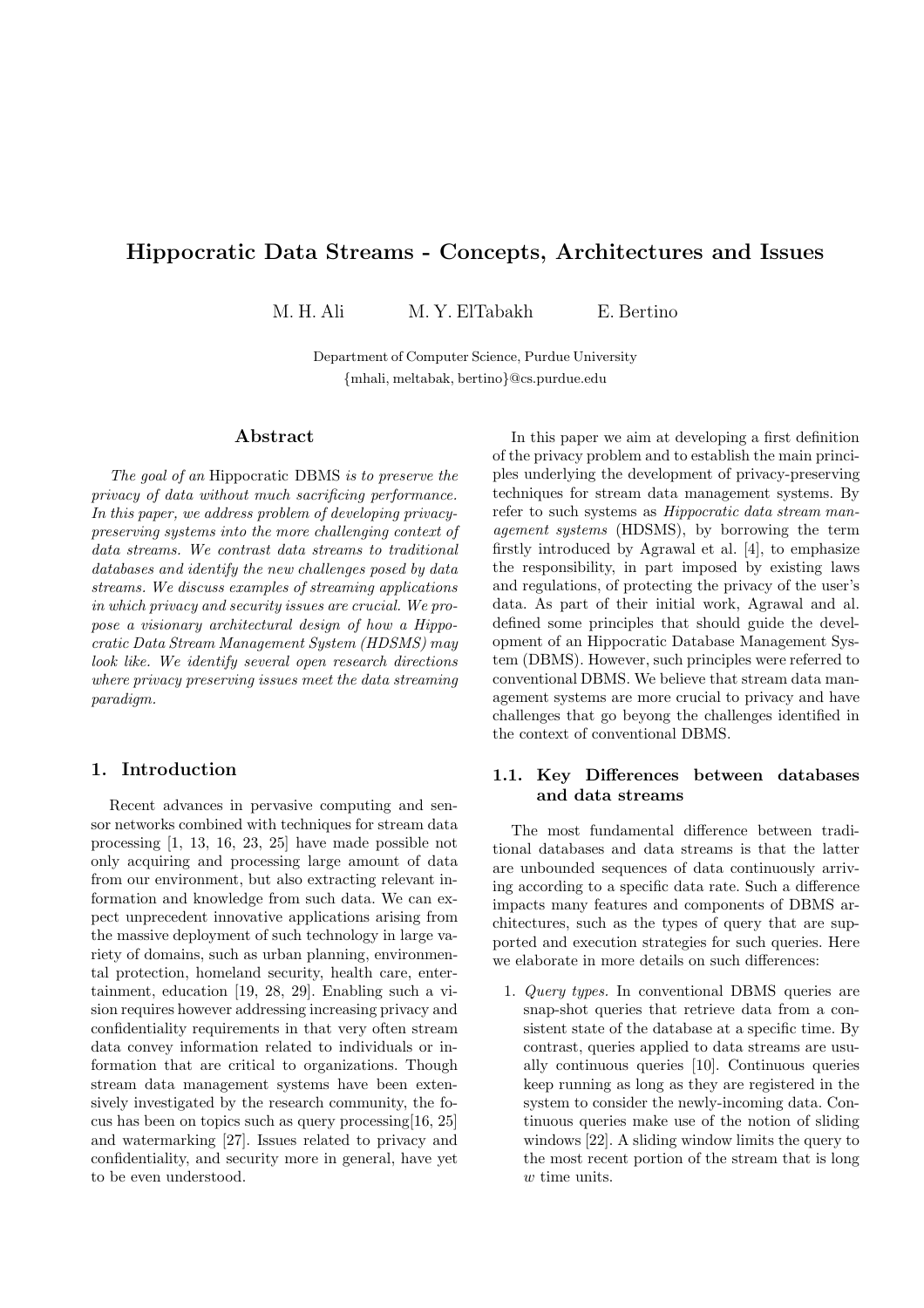- 2. Access methods. In conventional DBMS, the database records are usually accessed randomly with no notion of data order. In data streams, we usually cannot afford more than one *sequen*tial pass over the data stream. Moreover, once a data item passes, the system either explicitly processes this data or it loses it for ever.
- 3. Incremental processing. Conventional DBMS accept the user's query, process the query over the current snapshot of the data, and terminate the process once the result is returned to the user. In the case of data streams, the system streams the output as well it streams the input. A newlyincoming data item triggers the execution of the query plan operators to incrementally add the effect of this data item to the query answer. Blocking operators, e.g., join, group-by, and aggregates, are approximated with non-blocking operators that are incrementally evaluated to obtain approximate, but early, results.
- 4. Approximate answers. Conventional DBMS usually return exact answers to queries or answers with high accuracy. However, when dealing with data streams, some level of approximation can be acceptable in order to deal with the limited CPU time in front of the high arrival rates of data streams and to make up for the bounded memory resources in front of the infiniteness of the data stream.

#### 1.2. Challenges

The differences we have outlined in the previous subsection introduce important challenges for the development of Hippocratic DBMS for stream data. The data streaming environment is a highly-demanding environment where continuous queries are executed over stream data that are usually generated at high rates. Continuous query processing requires highly efficient query processors to avoid loosing much of the input data. The limited CPU time is shared among the outstanding continuous queries to process data as they evolve. The enforcement of security and privacy measures may trigger heavy-weight processes that may heavily affect performance. As a result, security and privacy mechanisms should be optimized for speed and should be tuned to work in a single sequential pass over the streamed data.

To be suitable for data streams, security and privacy mechanisms should be able to process the stream data incrementally. A stream system continuously receives new data and expires old data that are not longer

of interest to any query. Security and privacy mechanisms should take into consideration the effect of new data and, meanwhile, should fade the effect of expiring data. Moreover, security and privacy-preserving mechanisms should be able to run on top of approximate or incomplete data instead of the exact data to make up for any data loss. In case of approximate or incomplete data, approximations should not be skewed in a way that reveals the sensitive components of individual records.

The voluminous data that is streamed in and streamed out increases the system's vulnerability to security attacks. For example, the higher the number is of data encrypted with the same key, the easier it is to compromise that key. Security mechanisms should aim at releasing no sensitive information even after long periods of operation.

#### 1.3. Contributions

In this paper we address the problem of privacypreserving data management techniques for stream data. Such problem, already challenging for conventional database systems, is much more difficult in a context characterized by huge amounts of fast arriving data and by strong performance requirements. The major contributions of this paper can be summarized as follows:

- 1. We shift the problem of privacy assurance from conventional databases to the more challenging paradigm of data streams.
- 2. We revisit and substantially extend the privacy principles, initially devised for conventional databases, in the context of stream data. In particular, we introduce two more principles that are stream-specific.
- 3. We identify the major challenges that are to be addressed in the design of an Hippocratic data stream management systems.
- 4. We develop an architectural design of a Hippocratic data stream management system (HDSMS) that addresses those challenges and can be used as a reference framework for research in the area of security and privacy techniques for stream data.

The remainder of this paper is organized as follows: Section 2 presents twelve principles representing the main requirements that should guide the development of privacy-preserving management systems for stream data. Section 3 emphasizes the principles of Hippocratic data streams through some example applications. Section 4 discusses the challenges that must be addressed in the development of an HDSMS. Section 5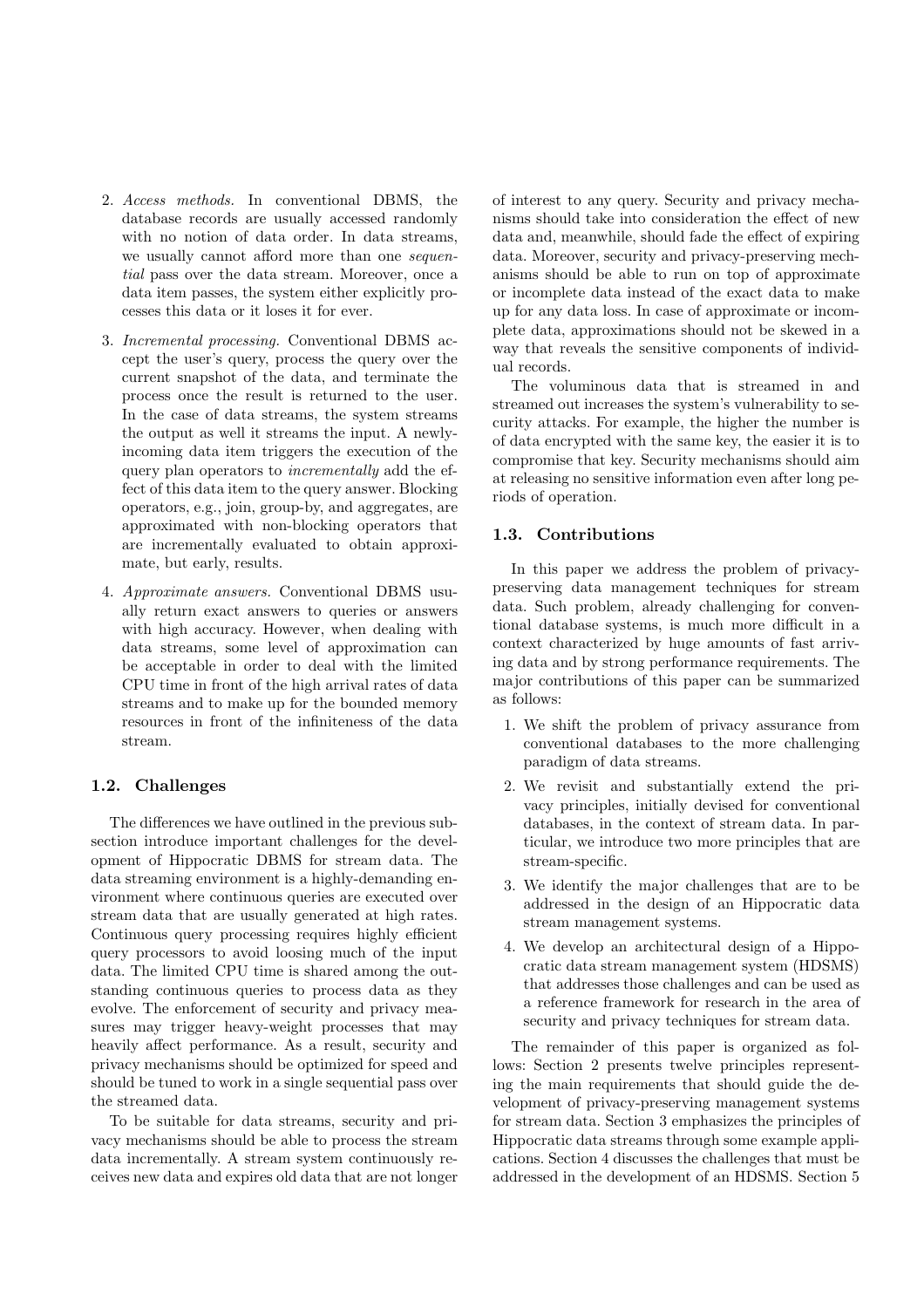presents our design of a data stream management system that complies with the principles of Hippocratic data streams. Section 6 overviews related work. Finally, Section 7 concludes the paper and gives some guidelines future research.

## 2. Principles of Hippocratic Stream Data Management Systems

In this section, we present twelve principles that guide the behavior of Hippocratic stream data management. The first ten principles were initially proposed for conventional database systems, and we revisit them here in the context of stream data. The last two are novel and have been devised specifically for stream data.

- 1. Purpose Specification. This principle states that the purpose for which the data is collected needs to be collected and associated with the data itself. In data streams, the purpose of data collection may change over time. At the extreme, the purpose of the data is streamed continuously into the system with the streaming of the data.
- 2. Consent. This principle guarantees that the purpose for which the data is collected has the consent of the user. As in conventional database systems, a data stream management system must maintain the consent of the user over the lifetime of the stream.
- 3. Limited Collection. Data collection should be limited to the minimum amount of data that satisfies the user's specified purposes. There are several challenges one has to address in order to limit the data collection in a data stream management system. For example, streams with no associated queries should not streamed into the system at all; stream data items that are of no interest to any query are filtered at the system's input buffers. Additionally, since the streaming environment is dynamic, i.e., existing queries expire and new queries arrive, rules and filters that the system uses to limit the data collection change dynamically.
- 4. Limited Use. This principle ensures that the data is used by queries that do not violate the purposes of the collected data. In a data stream management system, at the time of query registration, admission control policies are applied to accept or to reject the query. More flexibly, if the admission control detects that a query will violate the purpose of the data, then the admission control can nego-

tiate the query demands with the query's owner instead of rejecting it.

- 5. Limited Disclosure. The system is not allowed to release any information to a third party that is outside the system without the owner's approval. In data streams, limited disclosure has the same meaning as in conventional databases with one additional challenge. A minimum quality of the released data should be included in the owner's consent, and when the system releases data to a third party, the minimum data quality has to be ensured. Otherwise, the third party may not get a true image of the stream.
- 6. Limited Retention. Limited retention necessitates the immediate deletion of the user's data once the associated purpose is fulfilled. To map the same concept to data streams, the user's data should not be maintained beyond the largest time-window of any query that accesses the stream.
- 7. Accuracy. The accuracy of a database system means how accurate and up-to-date the information stored in the database is. For data streams, accuracy has two interpretations: (a) the accuracy of the approximate version of the stream inside the system and (b) the query output delay, which is measured by the time required for a data item to appear in the output (i.e., to bring the output up-to-date).
- 8. Safety. Saftey entails the adoption the security measures protecting sensitive data from various types of attack. The challenge in data streams is represented by the huge amount of data that needs to be secured. Moreover, security mechanisms should consider the scarcity of resources in the streaming environment by avoiding CPUintensive operations.
- 9. Openness. Openness allows the individual to whom the data are related to access all information about himself stored in the database. In data stream systems, openness is very difficult to achieve because of the continuous change in the stream data due to the arrival and the expiration of data. A stream owner should be able to retrieve the data that are actually streamed inside the system and to compare these data with its original data. Then, the stream owner can decide how satisfactory the system's sampling rate is.
- 10. Compliance. As for conventional databases, compliance means making sure that interested subjects, for example data owners, be able to verify that the system complies with the privacy principles. At any time instant, the stream owner should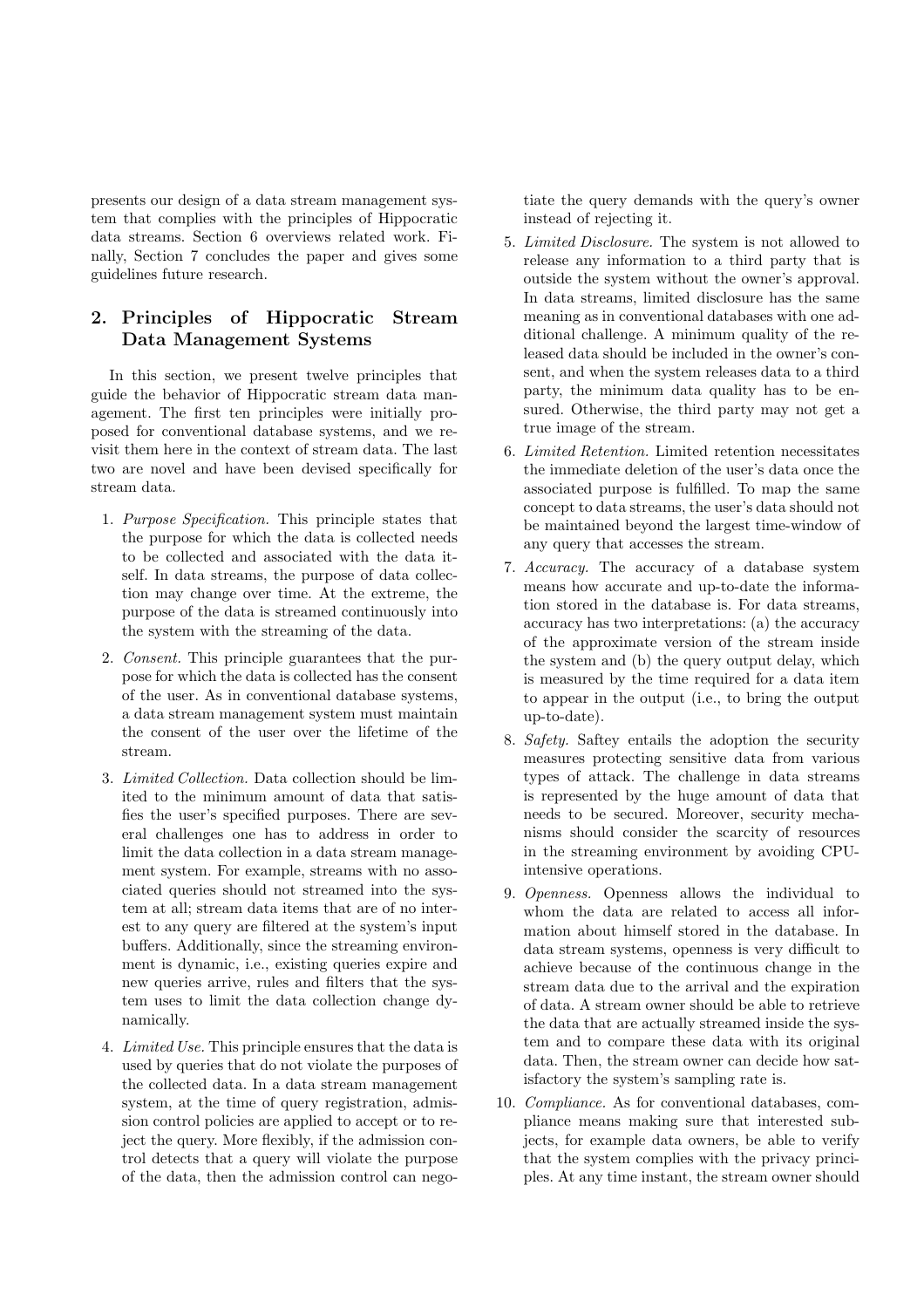be able to track the query answers that are based on his own stream to check that his privacy requirements are met. Verifying the compliance of a data stream management system is a hard task given the huge amount of output data that are streamed out of the system over time.

- 11. Faithful Representation. Because of the scarcity of system resources, the query processor may not be able to catch up with the stream arrival rates. Consequently, some data may drop from the input buffers. A Hippocratic data stream management system guarantees that the processed data are a faithful representative subset of the original stream data. Data dropping should (a) treat all streams fairly and (b) result in a uniform random sample of the original streams. No specific streams or stream values should be repeatedly ignored either accidentally or intentionally.
- 12. Minimum QoS. A Hippocratic data stream management system should guarantee a minimum Quality of Service (QoS) per registered query. This principle assures that the security and the privacy mechanisms do not overload the system resources. Adoption of this principle also prevents denial of service attacks where the system accepts a huge number of queries that are beyond the system's processing capabilities. According to this principle, a query is not accepted unless the system can secure enough resources for the processing of this query.

## 3. Applications of Hippocratic Data Streams

Almost every data streaming application has some relevant privacy and security requirements. However, some applications are particularly challenghing because privacy requirements are dynamic and are streamed to the system with the streaming of the data itself. Here we briefly discuss three such applications and identify the main challenges they pose.

#### 3.1. Streams of Video Frames

A video clip is a stream of video frames that are displayed in a timely fashion. Users are allowed to view video clips based on some access permissions. The simplest case is either to grant or to reject the user's request to view the entire video clip. Alternatively, the user is authorized to view a subset of the video frames and is prohibited from viewing other frames that have higher levels of confidentiality. These two cases can be handled efficiently through traditional access control policies that operate on the frame level as its basic granularity.

Our application scenario assumes that every user is allowed to view the entire video clip after blurring some portions of the video frames that contain confidential information, e.g., faces of the people. In this case, the trajectories of the moving faces that have special access control policies are streamed to the system with the streaming of the video frames. Then, access control mechanisms are applied online to blur specific portions of each video frame based on the user's access permission.

### 3.2. Streams of Spatiotemporal Data

Assume that a data stream management system (DSMS) receives a stream of spatiotemporal readings that represent the locations of moving vehicles at specific time instants. Based on a continuous query, the DSMS feeds each vehicle with information about its nearest service stations, e.g., gas stations, restaurants, and hospitals. Also, the DSMS may release a vehicle's information to its nearest service stations for the sake of advertisements provided that the system gets the vehicle's consent. The DSMS can bargain on behalf of the vehicle's owner with the service stations for a better service with less cost.

In the above scenario, the system maintains information about the users' vehicles and the service stations. The system authorizes only close-by stations to advertise themselves to a vehicle and hides the vehicle's information from other stations to avoid that the vehicle be spammed. Each user specifies what type of information about himself can be released, e.g., location, name, and preferences. The user also tells his notion of distance, i.e., how near the nearest service stations should be. Service stations have the notion of confidentiality as well. The prices of each station may be kept confidential to allow the system exclusively to bargain for a better rate. Also, a service station may require its information to be released only to specific types of vehicles or to vehicles with specific preferences. Finally, it is the system's responsibility to match the requirements of both the vehicle and the station.

#### 3.3. Streams of Retail Transactions

The online processing of retail transactions is a rich area with respect to which to explore the functionalities of an HDSMS. A retail transaction contains information about the sold items, their quantities, their prices, the customer information, and the method of payment. Various entities are entitled to view differ-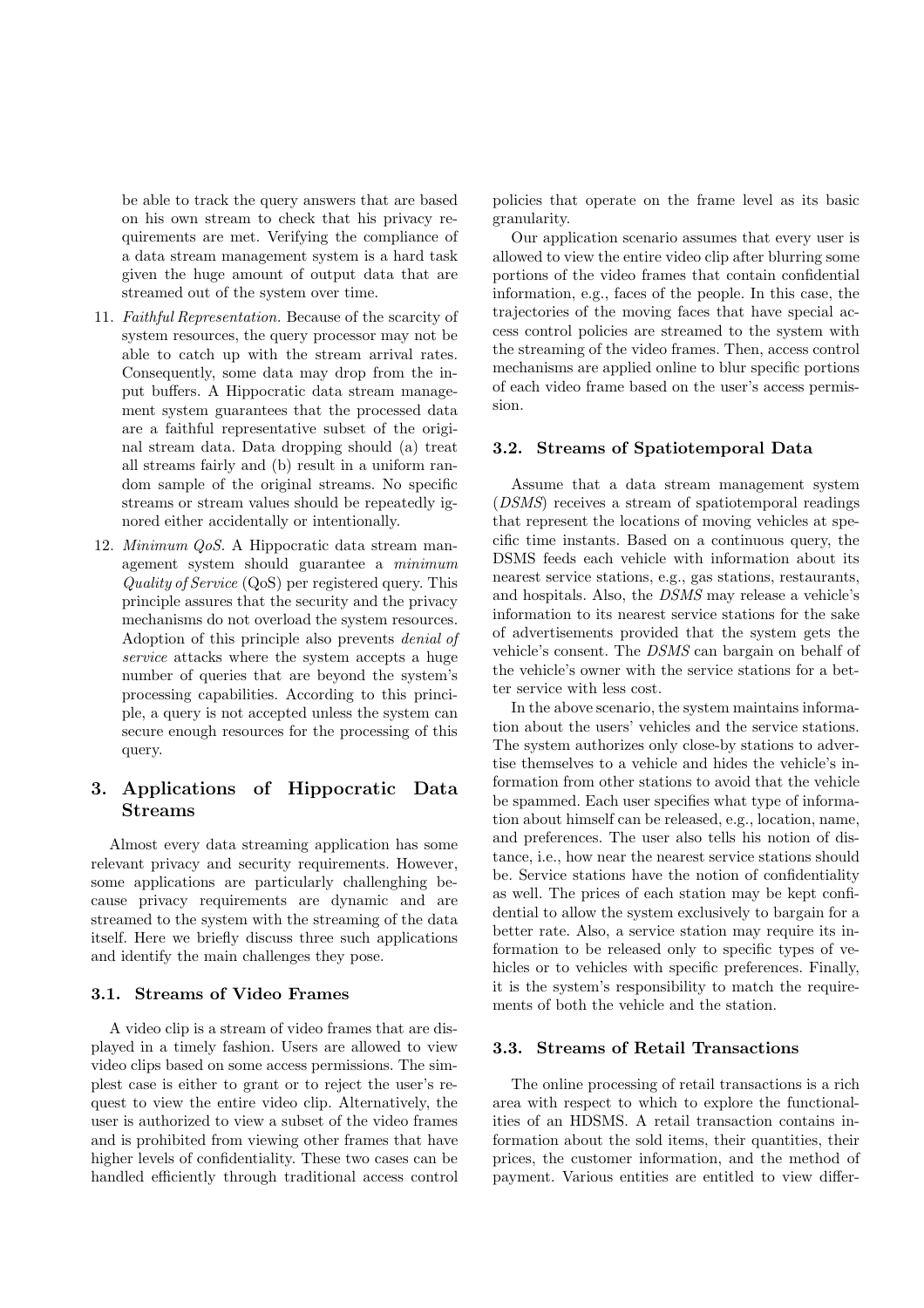

Figure 1. Shared execution of queries over the same data stream.

ent pieces of information. For example, a cashier is not allowed to view any information once a transaction is complete. A store's manager should access only the information of his local store. The management of the retail store series has the authority to view the information of all stores and, moreover, to grant access to individuals. A third party may be responsible for processing the customer's payment. Research centers are authorized to access a view that is defined over the data for analysis purposes only. A customer should be able to specify his confidentiality requirements, for how long to keep his own data, and whether or not to use his data in analysis and advertisement purposes.

In the above scenario, many entities interact to complete a single transaction. An HDSMS has the responsibility of enforcing all the security and the privacy rules of each entity. An HDSMS is globally trusted and is believed to protect the rights of retail stores, customers and other parties that are involved in the transactions.

## 4. Challenges

Hippocratic data stream systems pose several challenging problems. Here we elaborate on these challenges, outline possible approaches and identify open research directions.

#### 4.1. Shared Execution

In a data stream system, a user may execute a query that accesses multiple streams; also multiple users may

execute queries that access the same stream. Each user has certain authorizations and restrictions over each stream. One of the main challenges in this respect is how to enforce authorizations without degrading the system's performance. For example, the authorizations that are common among the current users should be applied once instead of applying them to each user separately. One possible solution is that the stream owner creates a view for each user that determines the access permissions of the user's queries. In the create view statement, the stream owner specifies the following parameters:

- 1. A set of attributes. This set of attributes restricts the scope of the user's queries.
- 2. A minimum sampling rate. The stream owner grants the user a minimum sampling rate to ensure that the user's queries capture the minimum required behavior of the stream that is necessary for these queries.
- 3. A maximum sampling rate. The stream owner restricts the amount of information that a query can see through a maximum sampling rate.
- 4. A maximum size of a sliding window. This parameter limits how far a query can go in the past. The query must operate over a window that is of equal or less size.
- 5. A set of filters. The stream owner has the authority to apply a specific filter over his data before it is fed to a query. For example, a retail store may prevent certain queries from accessing transactions with special items or with prices over a certain amount.

Figure 1a illustrates a naive approach under which the input stream is pushed into the system's input buffer and then the output from the buffer fans out to each query based on its access permissions. The buffer manager feeds each query  $Q_i$  with stream readings over the most recent time-window w according to its specified minimum and maximum sampling rates and window W<sup>i</sup> . Stream tuples are projected to eliminate any unauthorized attributes and are filtered out to limit the access to authorized values only. This approach suffers from duplication in the input buffers of outstanding queries where a single tuple is fed to many queries. If no security and privacy techniques are in place, the system would use a single input buffer per stream that feeds all queries with input tuples. The major challenge here is to avoid the duplication overhead in the query input buffers that arises because of security and privacy.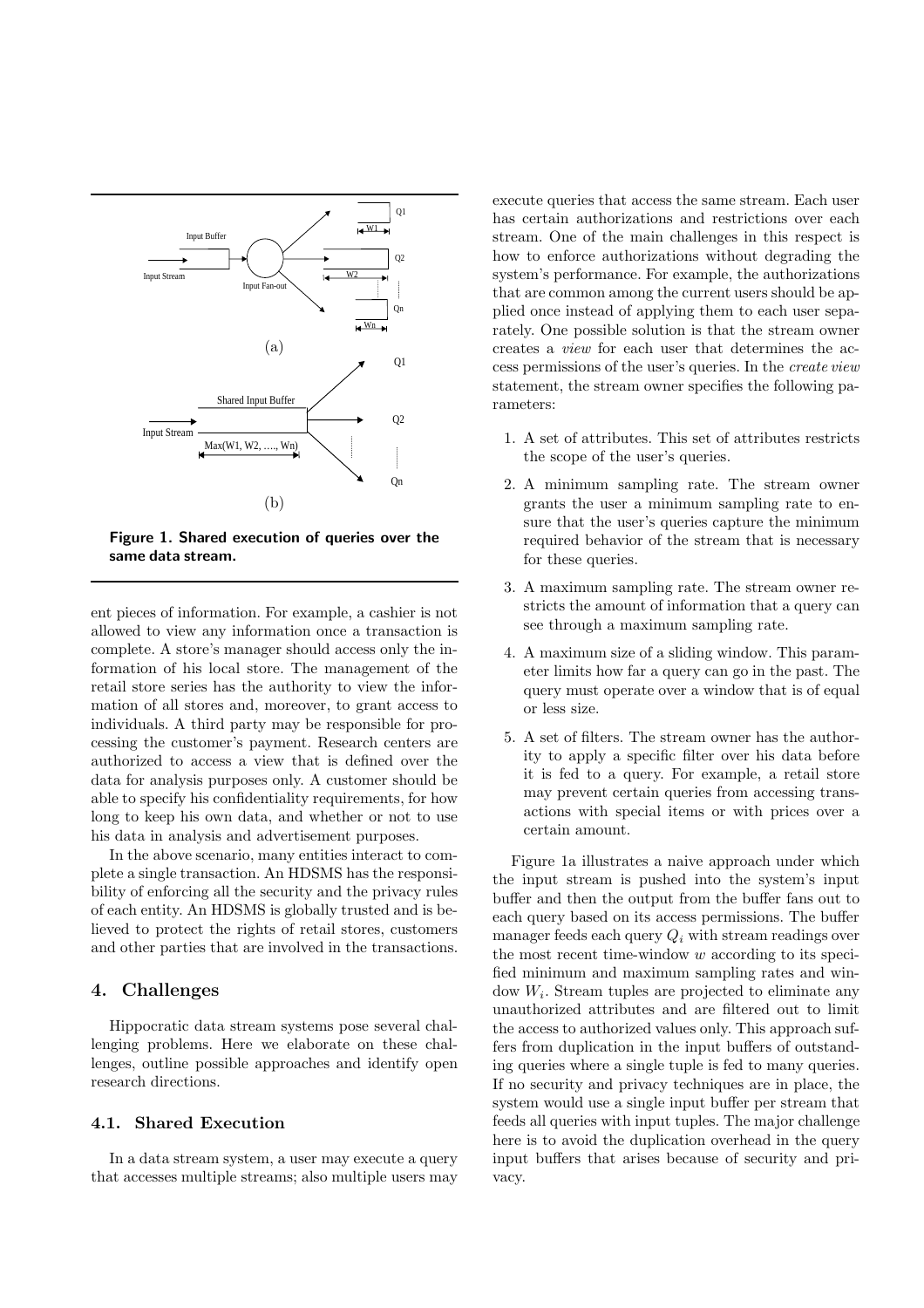Figure 1(b) illustrates the case where one shared buffer is used for all queries. The shared input buffer should include all the attributes that are accessed by all queries and should be long enough to satisfy the maximum window size, i.e.,  $\max(W_1, W_2, \dots, W_n)$ , with the highest required sample rate. The key issue is to avoid the materialization of the view of each query and to use one global view that is shared among all queries.

## 4.2. Dynamic Change of Security and Privacy Preferences

The security and privacy preferences can be streamed with the streaming of the data to indicate the privacy preferences of the current portion of the stream. Recall the example of video streams in Section 3.1 where the trajectory of the objects that needs protection is streamed with the streaming of the video frames. The dynamic and continuous change in security and privacy preferences places two major challenges:

- 1. Synchronization between the stream tuples and their associated preferences. A lag between the stream tuples and their preferences can undermine data privacy. Imagine the problem of blurring a portion of the video frame after the object that is required to be protected is already displayed. The lag between the stream tuples and associated preference may occur due to network delays between the stream source and the system.
- 2. Dynamic query optimization. Certain optimizations take place to tune the query performance based on the security and privacy preferences. A change in these preferences triggers a change in the query plans that are executed over the stream. The online optimization of queries should make sure to avoid wasting the systems resources at run-time. Some work has been conducted to reorganize the operators dynamically in the context of the Telegraph project based on the concept of Eddies [7].

#### 4.3. Stream Ciphers

Stream ciphers, e.g., [20] are used to encrypt and decrypt stream data. The huge amount of data that is conveyed in a data stream requires careful key management. The longer the data sequence that is encrypted with the same encryption key, the easier it is to compromise that key. The key should be changed frequently or generated using a pseudo random generator that approximates the one-time-pad technique.

Key synchronization is another challenge in stream ciphers. The streaming environment is lossy by nature and, hence, stream tuples drop from input buffers if no

sufficient resources are allocated for these tuples. Encryption techniques should take into consideration possible loss of data that may desynchronize the decryption key from the stream cipher. Some work has been initiated in [5] to develop slef-synchronizing stream ciphers that tolerate possible data loss.

Stream ciphers should be tuned to provide fast encryption and decryption operations while avoiding CPU-intensive operations. The objective of stream ciphers is to secure streams without competing with other system's functionalities for system resources. The system's total throughput should be minimally affected by the encryption and decryption processes.

#### 4.4. Compliance

An important mechanism supporting proof of privacy compliance by the system is represented by logs of audit trails. Such logs are generated by the DBMS upon each data access and give users the ability to track all the operations that have touched their data. Users can investigate the audit trails at any time to verify the compliance of the system to their privacy preferences. One possible solution to achieve compliance and to monitor users' queries is to generate, for every user, log entries on the form:  $(Query, Item, ts, \cdots)$ . Such a log entry records the query issued by the user, the item(s) accessed by the query, and the timestamp at which the query took place. Notice that the item can refer to various granularities of data, e.g., attribute, tuple, or table. Other information can be added to record the purpose of the query and a reference to the user's consent.

In data stream systems, audit trails are extremely huge. Therefore, storing the infinite data composing the original stream is not feasible. As a result, logging the answer to multiple queries over data streams would be impossible. An alternative solution is to store audit trails at coarser granularities. In contrast to recording a data item and the timestamp at which the item is accessed, a lazy approach can be adopted according to which the log records a stream range and the period of time  $(ts_{start}, ts_{end})$  over which the stream range is accessed. This approach reduces the accuracy of the audit trails but addresses the problem of the limited memory space. The audit trails can be enhanced with extra summaries to sketch the result that is returned to the query over the associated range of the stream. The log entries that are generated have the form: (Query, strem-range,  $ts_{start}$ ,  $ts_{end}$ , Summaries,  $\cdots$ ).

Another challenge in the data streaming environment is to produce the audit trails online without significantly degrading the performance of continuous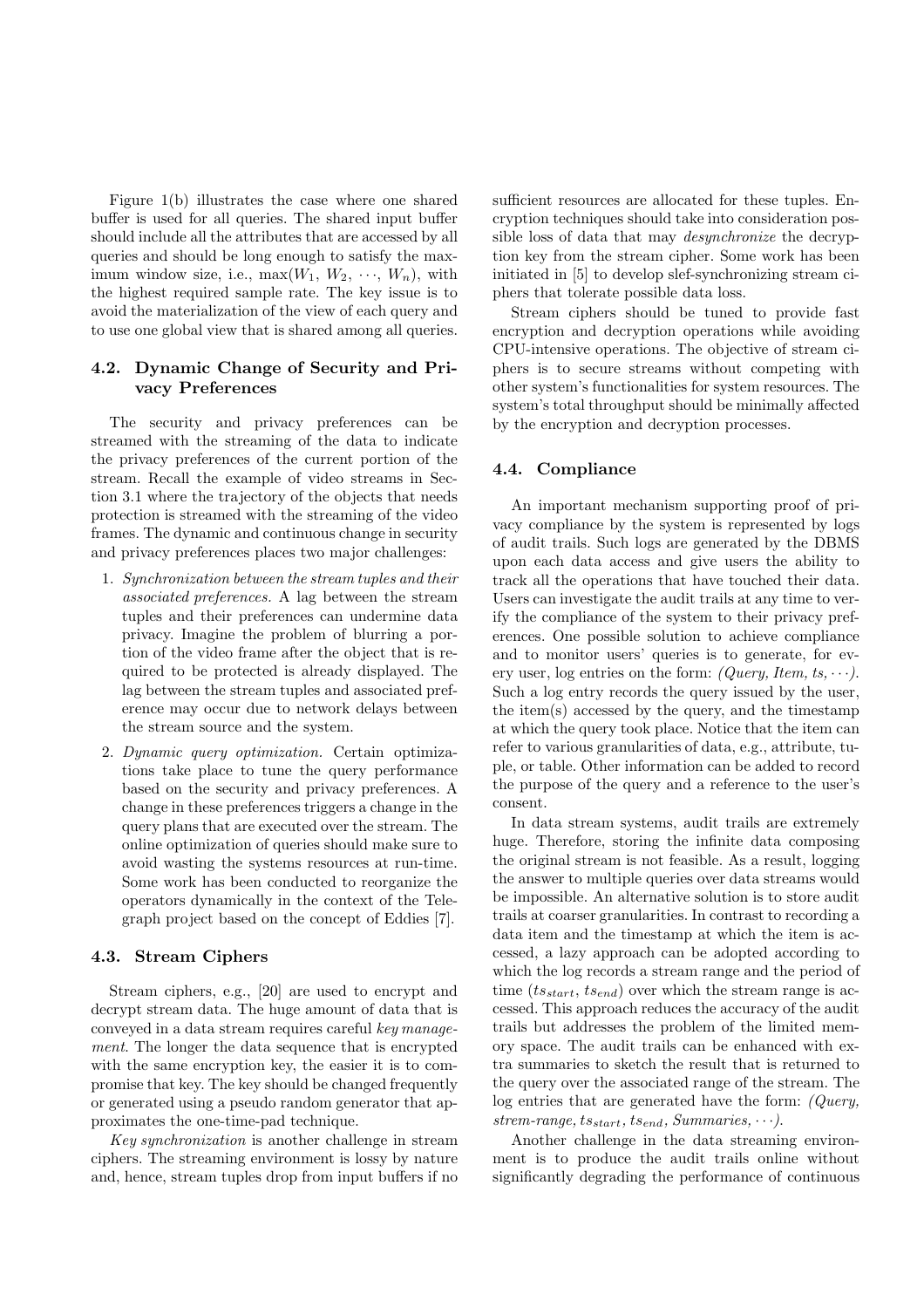

queries. The coarser the granularity over which the query answer is logged, the less load is placed over the system.

#### 4.5. Limited Collection

Limiting the data that is streamed into the system to the minimum possible has two main advantages: (1) it decreases the processing load of the system and (2) it supports compliance to the *minimum collection* principle. Simply, if a stream has no associated query, it remains inactive and is not streamed into the system. Once a query is registered at the system, all its inactive target streams are initialized and are streamed into the system. A warm-up period that is equal to the length of the query's sliding window is required to fill up the query's input buffers. Similarly, any attributes in the stream that are of no interest to any query are not streamed into the system.

In contrast to the above *stream-level* or *attribute*level data collection, the tuple-level data collection is more challenging. The system should be able to decide whether a single stream tuple is of interest to any outstanding query. A global filter is pushed at the system's input buffer to take out, as early as possible, any stream tuples that do not satisfy the selection predicates of all outstanding queries. Figure 2 illustrates the case where a global filter for three queries is pushed to the input buffer level to take out tuples that are of no interest to the three queries. Pushing filters to the input buffers requires the buffer manager to be equipped with additional processing capabilities.

## 4.6. Limited Retention

The principle of *limited retention* in traditional databases is relatively straightforward compared to data stream systems. In traditional databases, once a data item fulfills its associated purpose, it is deleted from the database and from the logs as well. Consequently, the data item is no longer visible to any query.

In data stream systems, data are not persistent. They can be in the system's input buffers, the queries'

input buffers, or queued in one or more query plan operators. Moreover, the effect of stream data is reflected in the maintained summaries over the stream. To comply with limited retention principle the HDSMS has to ensure the following:

- *Queries window size:* Continuous queries usually restrict their interest to a certain window over the stream. The retention time for a stream has to be larger than the query window size. If the query window size is larger than the stream retention time, then the admission control component has to either reject the query or negotiate with the query's owner to reduce the window size.
- Fading summaries: Streams may have summaries built on top of them. With the retention time principle, the time dimension has to be considered while building the summaries such that the effect of the tuples should fade over time until the effect disappears after the specified retention time.
- Dynamic limited retention: Streams are continuous and the retention period may change over time. The system should provide a mechanism to readjust the existing data based on the new retention period.

## 4.7. Limited Disclosure

A stream owner has the right to instruct the data stream system to release its data to a third party to obtain a specific service. For example, a moving vehicle requests the system to release its information to the nearest service station or a retail store requests a release of its information to a research center. In the context of data streams, we identify the following two basic challenges:

- 1. Faithful disclosure. If the system is to disclose the user's information, it should disclose them correctly. Imagine an overloaded data stream system that releases the information of a retail store to a research center with low sampling rate. Missing tuples in the released stream can negatively affect the provided service. The system should be able to commit to release a good-quality image of the user's data to the intended third party.
- 2. Timed-out disclosure. The system should be able to accept timed-out requests from the user to release his information. For example, a moving vehicle allows the system to release its information to the nearest neighbor. As the vehicle moves, its nearest neighbor changes. The system should be eager to time out the disclosure request once the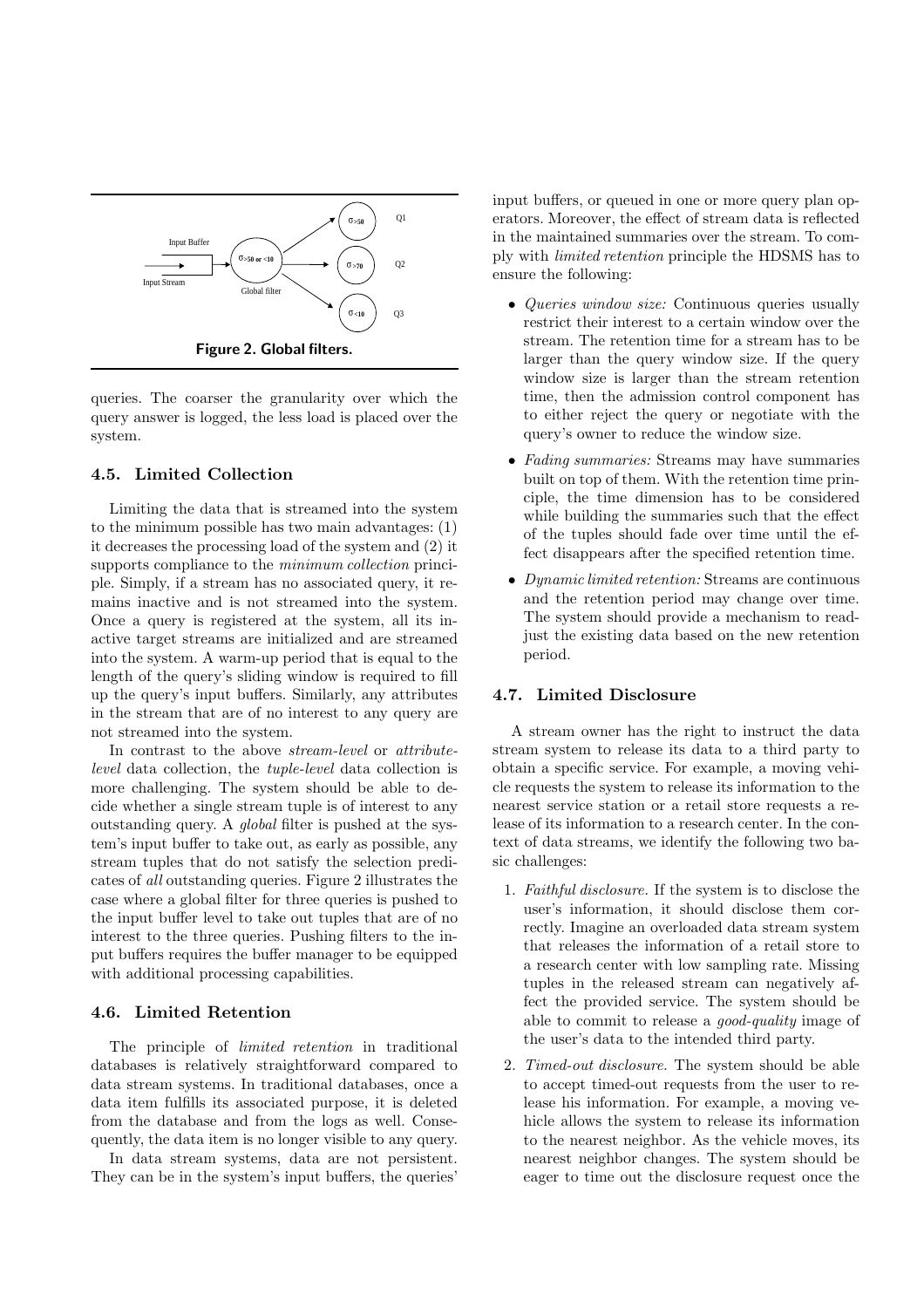service station is not recognized as the vehicle's nearest neighbor.

## 4.8. Quality of Service

Traditional databases provide exact and accurate answers. On the other hand, data streams are tuned for approximate answers to alleviate the bursty nature of data streams that usually arrive in high rates. The *quality of service*  $(QoS)$  principle assess "how approximate are approximate answers?" and places minimum guarantees over the quality of service measures. Moreover, the system is required to notify the query owner whenever the QoS measures are violated. Various (QoS) measures can be in effect. Some of these measures are summarized as follows:

- 1. Maximization of the number of output tuples. A query processor returns a subset of the query's exact answer. The larger the returned subset, the less output tuples are lost and the more accurate the result is.
- 2. Uniformity of the output. A query processor aims at providing a subset of the answer that approximates a uniform sample of the exact answer. The returned subset should not be skewed towards any tuples. Notice that taking a uniform sample of the input does not imply that we will obtain a uniform sample of the output, e.g., the join operation.
- 3. Output delay. The difference between the current timestamp and the tuple's timestamp represents the delay imposed by the system in the tuple processing. A query processor minimizes the output delay to achieve a better response time.

## 5. Design of an Hippocratic Data Stream Management System

Figure 3 illustrates the basic components that, in our view, should be part of an HDSMS. We introduce several components that are specific to privacy, such as Security and Privacy Preferences, Data Collection Manager, Data Retention Manager, and View Manager. Each of these components plays a role in assuring the compliance to privacy principles. These components interact with other components, that are typically part of stream data management systems, such as Stream Registration Unit, Summary Manager, and Query Admission Control to ensure full system security. The basic components of an HDSMS are sandwiched between two layers of the Security Manager (input stream and

output stream security managers) that provide security services. Such services include encryption, decryption, authentication, and non-repudiation. Notice that integrity is usually not assured for data streams due to the frequent and natural data loss over the communication medium in the streaming environment. The Security Manager is responsible to achieve the required security services, i.e, achieve the *safety principle*.

The stream owner communicates with the system through two major interfaces: the Stream Registration Unit and the Stream Manager. The Stream Registration Unit accepts Stream Definition Language (SDL) statements defining the schema of a new stream along with the privacy preferences of the stream owner. The stream owner is allowed to define a view according to which each user accesses the stream, as discussed in Section 4.1. Notice that the SDL statements may be changing continuously to form a stream of preferences that controls the access to the associated stream data (as described in Section 4.2). The registration of a new stream places no load on the system because a stream is not physically read into the system unless it has an associated query. The load is imposed at the time of query registration not at the time of stream registration. Hence, the system grants all the stream registration requests unless the stream owner requires security services that are not provided by the system. The Stream Registration Unit acquires the purpose of the stream data and the consent of the stream owner before a stream is successfully registered in the system.

The Stream Manager physically receives the input stream tuples and prepares it for further processing inside the system. It consists of two basic components: the Buffer Manager and the Summary Manager. The Buffer Manager accepts the newly incoming stream tuples and maintains them in a raw representation while the Summary Manager builds stream intermediate representations of the streams that are suitable for query processing. The Stream Manager should be eager to push the incoming tuples into the systems as soon as they arrive to fulfill the accuracy principle. Also, when the system load is high, the Stream Manager applies load shedding techniques to relieve the system from the burden of stream bursts arriving at high rates. However, load shedding techniques provide the system with a uniform sample of the input stream and abide to the faithful representation principle.

The system accepts a user's query expressed according to the Stream Manipulation Language (SML), e.g., an SQL query. The Query Admission Control Unit accepts, rejects, or negotiates a query with the query owner based on (1) the access privileges of the query owner to limit access to confidential data and based on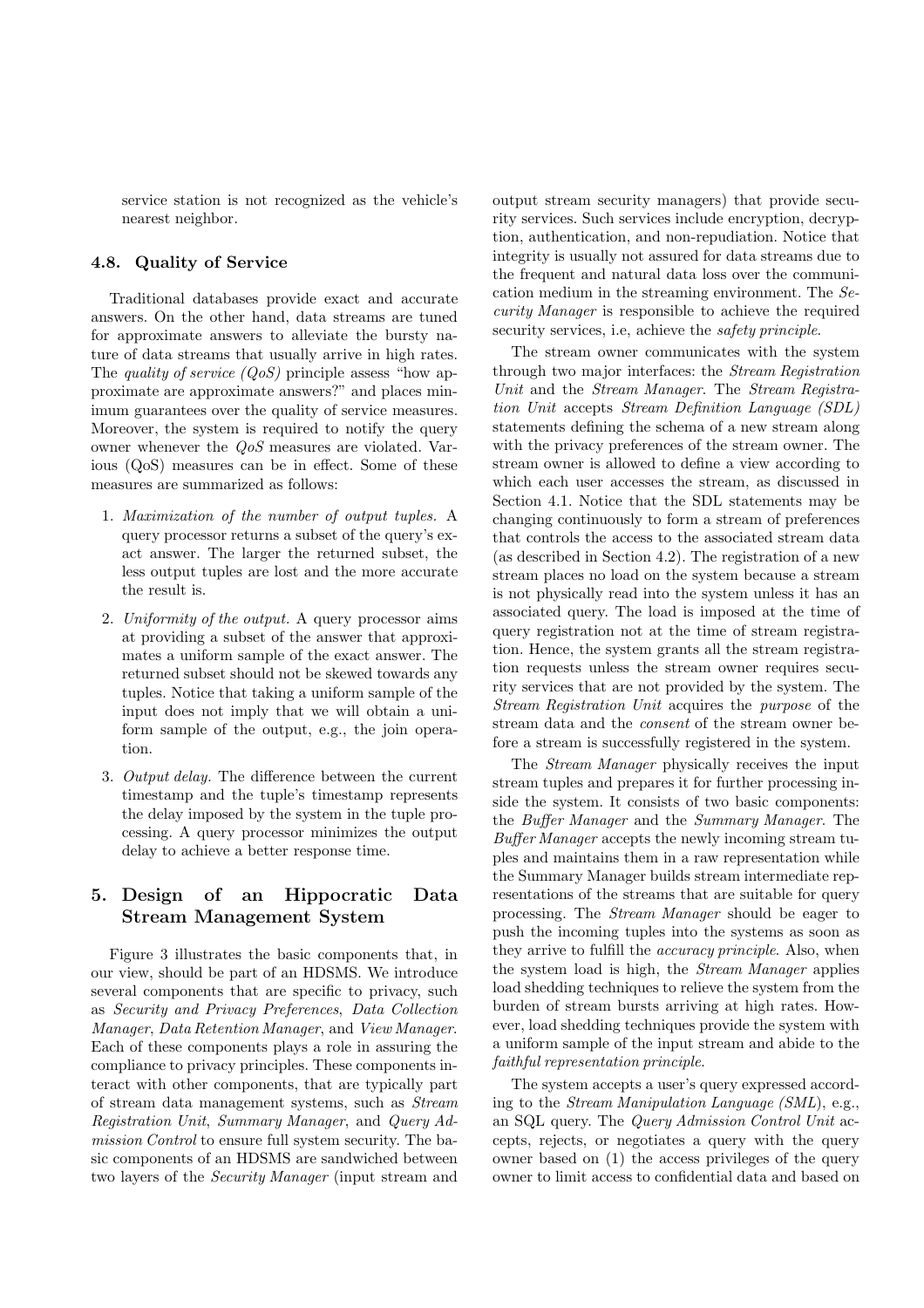

Figure 3. A preliminary architectural design for a Hippocratic data stream management system

(2) the current system load to guarantee a minimum QoS for the new query as well as the existing queries. The Query Admission Control Unit fulfills both the limited use and the minimum  $QoS$  principles. Once a query is accepted, it is dispatched to the query processor to compete for system resources.

The Data Collection Manager maintains both the privacy preferences of the stream owner and the access requirements of admitted queries. The Data Collection Manager has the following three basic functionalities:

- 1. It controls the Stream Manger to limit the data collection to the attributes that are of interest to outstanding queries (limited collection principle).
- 2. It contacts the View Manger to establish a view for each user or query to hide confidential data from unauthorized entities (limited use principle).
- 3. It informs the Retention Manager of how long to maintain each piece of collected data (limited re-

#### tention principle).

Notice that the Data Collection Manager accepts feedback from the Query Processor to further prune the collection of data. The Data Collection Manager uses the feedback of the Query Processor to push global filters as early as possible at the system's input buffers (as described in Section 4.5).

The Data Retention Manager is responsible for deleting the user's data from the system once they expire (i.e., get outside the largest sliding window of interest) or once they fulfill their associated purpose. Based on the maintained security and privacy preferences, the Data Collection Manager informs the Data Retention Manager of the expiration time of each data item. Whereas the Query Processor informs the Data Retention Manager of any data items that have already fulfilled its associated purpose. Accordingly, the Data Retention Manager removes these data items from the system input buffers, the summaries and the operator queues of query plans.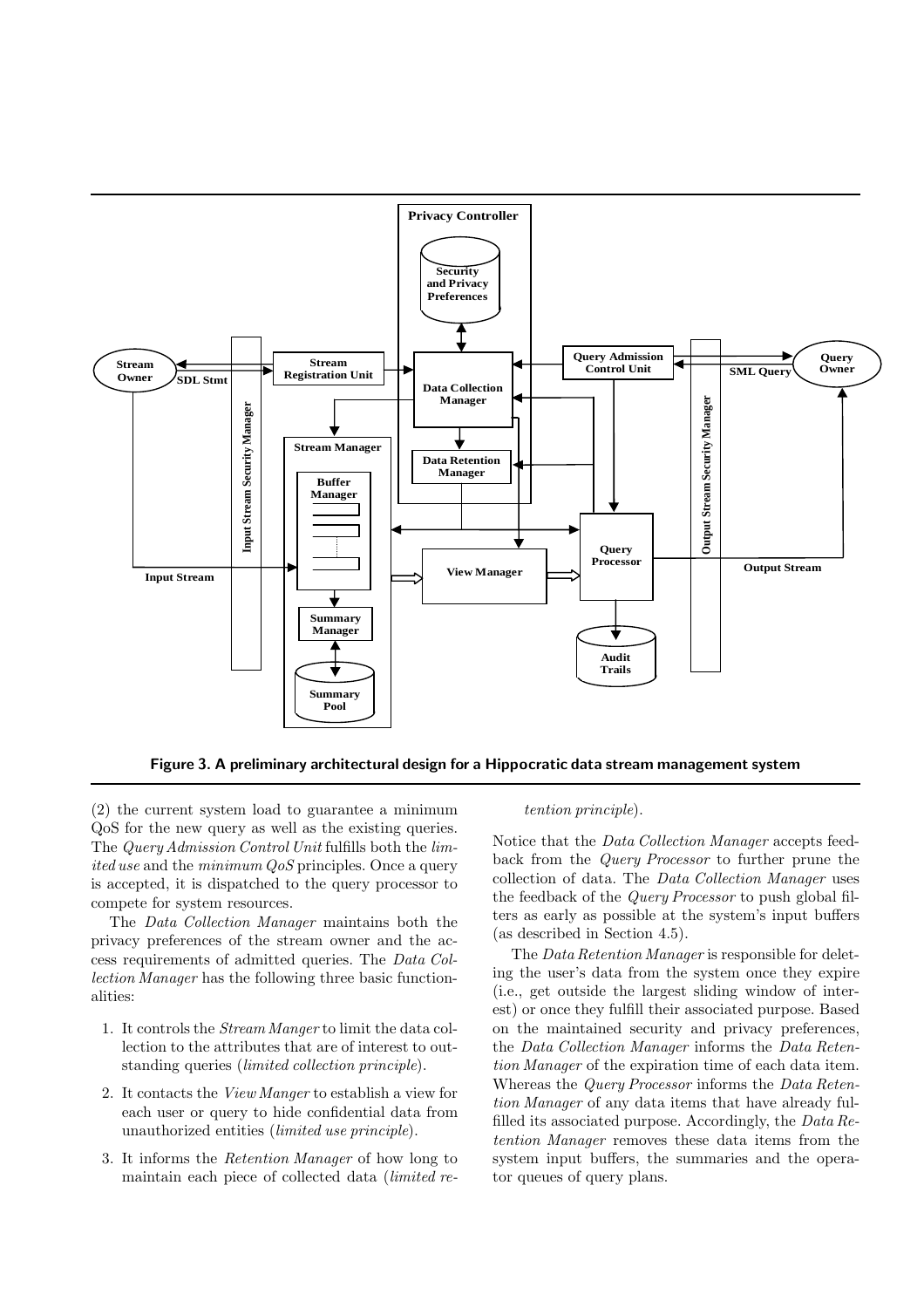The View Manager is interposed between the input streams and the Query Processor to enforce the privacy preferences of the stream owner. Instead of materializing each view, the View Manager shares the execution of multiple queries on the same buffers (as described in Section 4.1). The View Manager is responsible for both the stream's raw input data and its maintained summaries. Notice that the stream owner is granted a view with no limited access over his own stream to follow the openness principle.

The Query Processor executes the registered continuous queries over their associated views and streams the result out to the query owner. The stream input data are pushed into the Query Processor by the View Manager. Each data item propagtes up the query plan passing through various query plan operators until the result is obtained at the operator on top of the query plan. The Query Processor records its activities in audit trails that are available for the stream owner to check the compliance of the system to the Hippocratic principles.

## 6. Related Work

In this section, we survey related work in the context of data streams through the following two major guidelines:

(1) We survey several prototypes for data stream management systems that are developed by various research groups. (2) We highlight two research directions that provide security and preserve the privacy of data streams.

Prototype data stream systems have been developed to address the challenges of streaming environments. Although these prototypes do not address data privacy as their primary concern, they provide the basic foundation for continuous query processing over data streams [10]. Stanford STREAM [9, 25] focuses on resource management in the context of data stream processing. The AURORA project [1] optimizes for certain QoS measures. Telegraph [13] achieves adaptivity in query execution by dynamically changing the order of query operators during execution. The Niagara project [16] performs group optimizations over sets of continuous queries. Gigascope [17] is a data stream system that is developed at AT&T to process streams of network traffic. The Fjord project [24] proposes a framework for query execution plans over data streams. The COUGAR system [11] introduces a new data type for sensors that facilitates query processing over sensor data. Nile [23] is a research prototype that is currently being developed at Purdue University. Nile extends relational database management systems with the data streaming functionalities.

Like for traditional databases, the work carried out so far to assure privacy of data streams can be classified into two directions: (1) maintaining statistics over data streams and (2) developing security mechanisms for data stream processing. We discuss each direction briefly in the following sections.

## 6.1. Maintaining Statistics over Data Streams

To preserve the privacy of individual stream data items, queries are allowed to access only statistical information over a window of the stream [18, 31]. In addition to privacy requirements, maintaining statistics over data streams was initiated by the need to represent the stream data items using low memory requirements and to provide fast approximate answers using a smaller subset of the data. Stream data are summarized incrementally as data arrive into the system. Then, queries are performed on top of the summaries to extract various statistics. Although statistics provide an insight of the stream's behavior, they blur the sensitive data of individual data items.

Sampling is one of the solutions to provide a smaller subset of data that faithfully represent the original stream. Sampling with a reservoir techniques are tuned for data stream processing in [8]. Various stream operations, e.g., the join operation [3, 15] and the groupby operation [2], are processed on top of a random sample of the original stream. Sketches [6] are another form of data summarization. Some sketching techniques are developed to capture the stream's most frequent items [14]. The most frequent item list can represent the stream data for some special distributions, e.g., the Zipfian distribution. Several techniques are proposed to build approximate histograms [21, 26] and wavelets [12, 30] in a single pass or in few passes to fit in the online processing paradigm of data streams.

## 6.2. Security Mechanisms for Data Stream Processing

To the best of our knowledge, there is very little work that addresses the security for data stream systems and to date only a preliminary analysis of security issues has been undertaken [5]. Although the main research focus is directed to the performance issues of stream query processing, data stream systems can borrow many security techniques from traditional database systems. For example, encryption and decryption techniques are applied in the streaming environ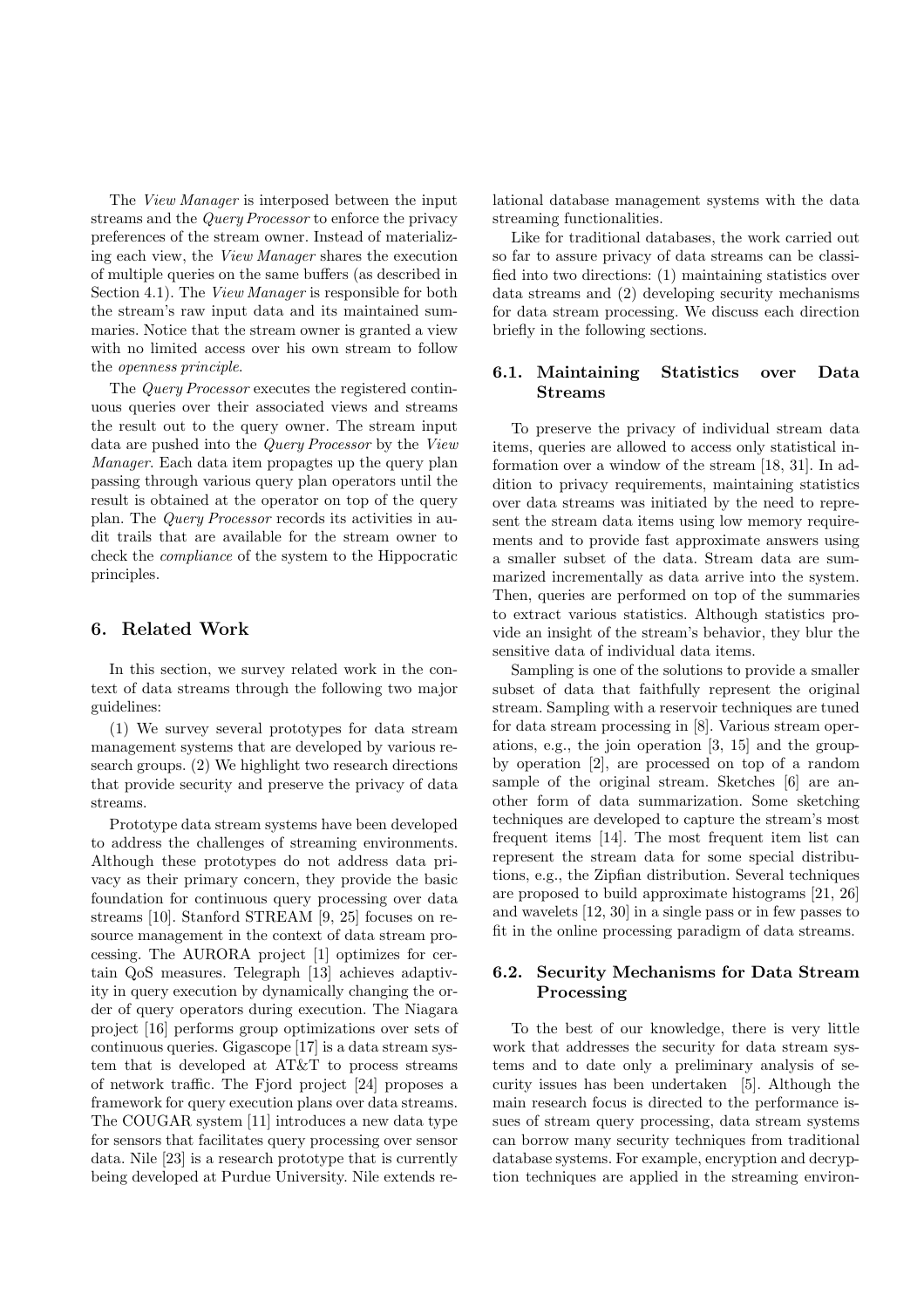ment to ensure confidentiality whenever sensitive data is required to be protected. In contrast to block ciphers, stream ciphers fit better in the streaming environment. A preliminary approach based on such type of cipher has been recently proposed to provide a fault tolerant efficient encryption mechanism for stream data [5]. However, such a mechanism alone is not enough to provide a comprehensive solution to the problem of securing stream data.

## 7. Conclusions and Future Work

Hippocratic databases extend the functionalities of traditional databases with privacy-preserving capabilities. Similarly, privacy preserving data stream systems are expected to be the next step for the data streaming paradigm. In this paper, we presented a visionary architectural design for HDSMS. We aimed at allowing privacy preserving capabilities to go hand-in-hand with the efficient execution of continuous queries over data streams. We highlighted some applications that benefit from Hippocratic data stream management systems. In our design, we adhered to the ten principles of Hippocratic databases and extended these principles with two more principles that are crucial to data streams. In this paper, we identified the major challenges one has to address in the development of an HDSMS and we believe that these challenges will trigger many directions for future research. The realization of our design into an initial prototype for a Hippocratic data stream system will further provide additional research issues.

## References

- [1] D. Abadi, D. Carney, U. Cetintemel, M. Cherniack, C. Convey, S. Lee, M. Stonebraker, N. Tatbul, and S. Zdonik. Aurora: A new model and architecture for data stream management. VLDB Journal, 2:120–139, August 2003.
- [2] S. Acharya, P. B. Gibbons, and V. Poosala. Congressional samples for approximate answering of group-by queries. InProceedings of the ACM SIGMOD Intl. Conf. on Management of Data, pages 487–498, May 2000.
- [3] S. Acharya, P. B. Gibbons, V. Poosala, and S. Ramaswamy. Join synopses for approximate query answering. In Proceedings of the ACM SIGMOD Intl. Conf. on Management of Data, pages 275–286, June 1999.
- [4] R. Agrawal, J. Kiernan, R. Srikant, and Y. Xu. Hippocratic databases. In Proceedings of the Intl. Conf. on Very Large Data Bases (VLDB), August 2002.
- [5] M. Ali, M. ElTabakh, and C. Nita-Rotaru. Robust security mechanisms for data streams systems. In Technical Report CSD-04-019, Purdue University, Computer Sciences Department, May 2004.
- [6] N. Alon, Y. Matias, and M. Szegedy. The space complexity of approximating the frequency moments. In Proceedings of the annual ACM symp. on Theory of computing, pages 20–29, May 1996.
- [7] R. Avnur and J. M. Hellerstein. Eddies: Continuously adaptive query processing. In Proceedings of the ACM SIGMOD Intl. Conf. on Management of Data, pages 261–272, May 2000.
- [8] B. Babcoc, M. Datar, and R. Motwani. Sampling from a moving window over streaming data. In Proceedings of the Annual ACM-SIAM Symp. on Discrete Algorithms, pages 633–634, Jan. 2002.
- [9] B. Babcock, S. Babu, M. Datar, R. Motwani, and J. Widom. Models and issues in data stream systems. In Proceedings of the ACM Symp. on Principles of Database Systems, pages 1–16, June 2002.
- [10] S. Babu and J. Widom. Continuous queries over data streams. In SIGMOD Record, volume 30, pages 109– 120, Sept. 2001.
- [11] P. Bonnet, J. E. Gehrke, and P. Seshadri. Towards sensor database systems. In Proceedings of the Intl. Conf. on Mobile Data Management, pages 3–14, Jan. 2001.
- [12] K. Chakrabarti, M. N. Garofalakis, R. Rastogi, and K. Shim. Approximate query processing using wavelets. In Proceedings of the Intl.Conf. on Very Large Data Bases (VLDB), pages 111–122, Sept. 2000.
- [13] S. Chandrasekaran, O. Cooper, A. Deshpande, M. J. Franklin, J.M. Hellerstein,W. Hong, S. Krishnamurthy, S. Madden, V. Raman, F. Reiss, and M. Shah. Telegraphcq: Continuous dataflow processing for an uncertain world. In Proceedings of the First Conf. on Innovative Data Systems Research (CIDR), Jan. 2003.
- [14] M. Charikar, K. Chen, and M. Farach-Colton. Finding frequent items in data streams. In Proceedings of the Intl. Colloquium on Automata, Languages and Programming, pages 693–703, July 2002.
- [15] S. Chaudhuri, R. Motwani, and V. Narasayya. On random sampling over joins. In Proceedings ACM SIGMOD Intl. Conf. on Management of Data, pages 263–274, June 1999.
- [16] J. Chen, D. J. DeWitt, F. Tian, and Y. Wang. Niagracq: A scalable continuous query system for internet databases. In Proceedings of the ACM SIGMOD Intl. Conf. on Management of Data, pages 379-390, May 2000.
- [17] C. D. Cranor, T. Johnson, O. Spatscheck, and V. Shkapenyuk. Gigascope: A stream database for network applications. In Proceedings of the ACM SIGMOD Intl. Conf. on Management of Data, pages 647–651, June 2003.
- [18] M. Datar, A. Gionis, P. Indyk, and R. Motwani. Maintaining stream statistics over sliding windows. In of the Thirteenth Annual ACM-SIAM Symp. on Discrete Algorithms, pages 635–644, Jan. 2002.
- [19] D. Estrin, L. Girod, G. Pottie, and M. Srivastava. Instrumenting the world with wireless sensor networks. In Proceedings of International Conference on Acoustics,